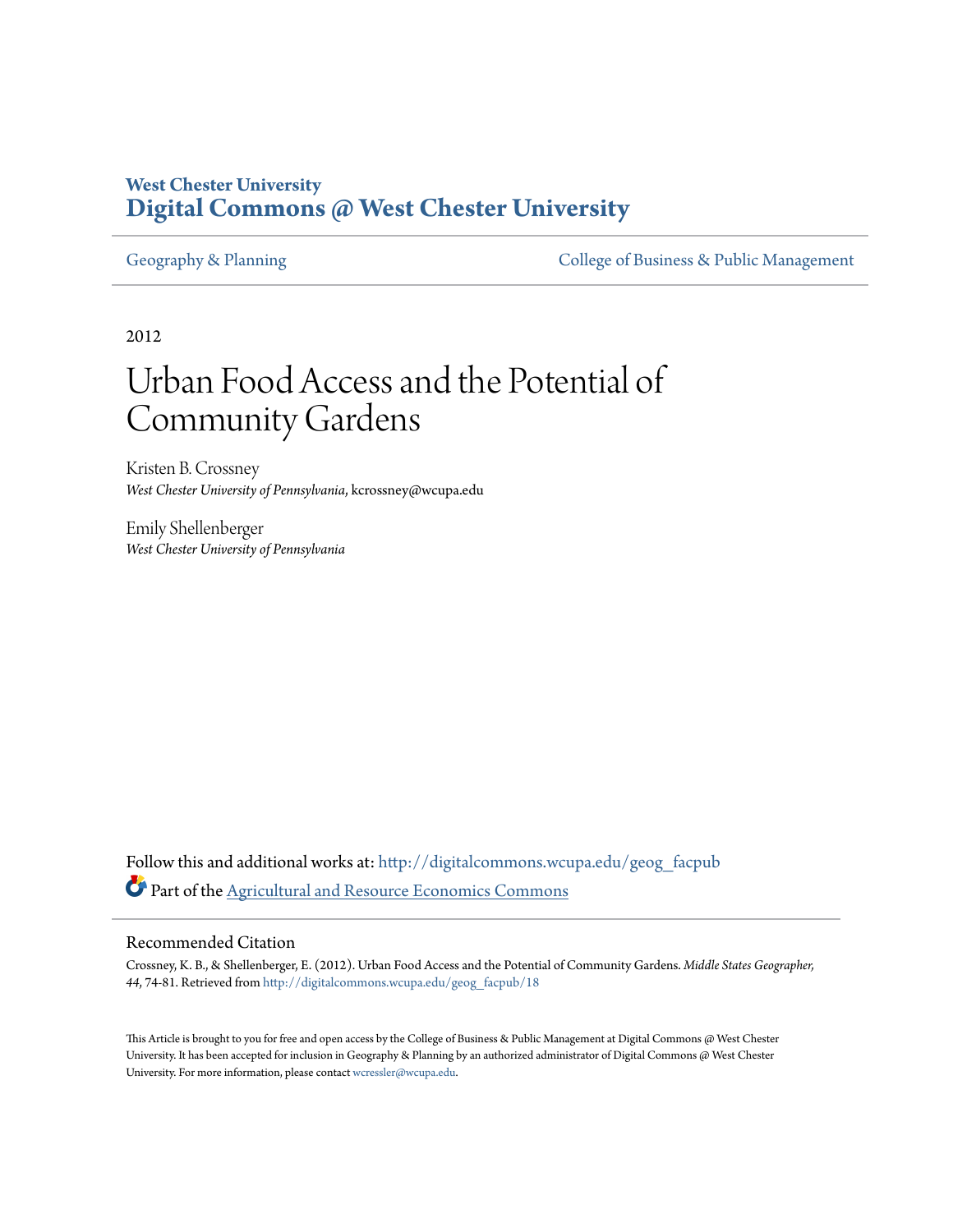# **URBAN FOOD ACCESS AND THE POTENTIAL OF COMMUNITY GARDENS**

Kristen B. Crossney and Emily Shellenberger Department of Geography and Planning West Chester University Ruby Jones 103 West Chester, PA 19383

*ABSTRACT:**Access to food is an issue in urban areas. It is important from a social justice perspective since it may lead to inequalities such as obesity, malnutrition, and health diseases such as diabetes. Community gardens have the ability to improve neighborhood conditions and may be a viable option for improving access to locally grown fresh food in many urban food deserts. This study examines the relationship between neighborhood quality and the presence of a community garden in Philadelphia. Neighborhoods are discussed using population and neighborhood characteristics including race, ethnicity, and income. T-tests are used to assess the statistical significance of neighborhood characteristics between those areas with a community garden, and to describe how these areas are different than other parts of the city. The statistical results indicate that while areas with community gardens are more challenged, they underwent more positive change and improvements between 2000 and 2010 than other parts of the city.*

*Keywords: Community gardens, Food justice, neighborhood quality*

# **INTRODUCTION**

An important issue, which has been in the forefront of media for many years, is the unhealthy food choices of Americans, though for some people the food that they eat is not always a matter of choice. This type of situation is often the case for those living in urban areas, where the food that is most accessible is not necessarily the most nutritious. This is particularly the case in sections of cities occupied by members of marginalized populations. This apparent unequal spatial distribution of quality, nutritious food is a common occurrence within urban areas such as Philadelphia, which negatively impacts the health and well-being of low socioeconomic and marginalized populations. It has been found that the commonality in such underserved urban areas is the lack of supermarkets located in proximity to resident's homes (Tangtrakul, 2010). The foods that are locally available tend to be high calorie foods containing little nutritional value, but at an affordable price which makes them attractive (Borradaile, et al., 2009; Cummins and Macintyre, 2006). There is little dispute over the significance of inadequate food access and its impact on the health and nutrition status of the population within urban neighborhoods. Community gardens have arisen in Philadelphia as part of a revival of local food culture, and have the potential to alleviate this issue of inadequate food access.

Commun[i](#page-8-0)ty gardens<sup>i</sup> are typically a positive addition to any neighborhood. These gardens have the ability to positively impact an area's food environment, as well as provide additional positive social benefits. This community cooperation can impact the physical and social makeup of a neighborhood and may have the following outcomes: neighborhood revitalization, increased availability of nutritious food, positive environmental impacts and increased social capital. Not only can community gardens have positive impacts on health and nutritional outcomes, but they can also influence the quality of life within a neighborhood. The location and impact of community gardens is generally poorly understood. In many cases, it is unknown when a community garden began. It is also possible that the role of community gardens changes over time and is sensitive to changes in local resident characteristics, social capital, and community organizations.

This paper empirically analyzes the relationship between community gardens and neighborhood characteristics, and attempts to establish a base line using data from the 2010 Census. Specifically, the main research questions are:

What are the neighborhood conditions of community gardens in Philadelphia?

Have neighborhoods with a community garden experienced different changes in characteristics between the 2000 and 2010 Census than the rest of Philadelphia?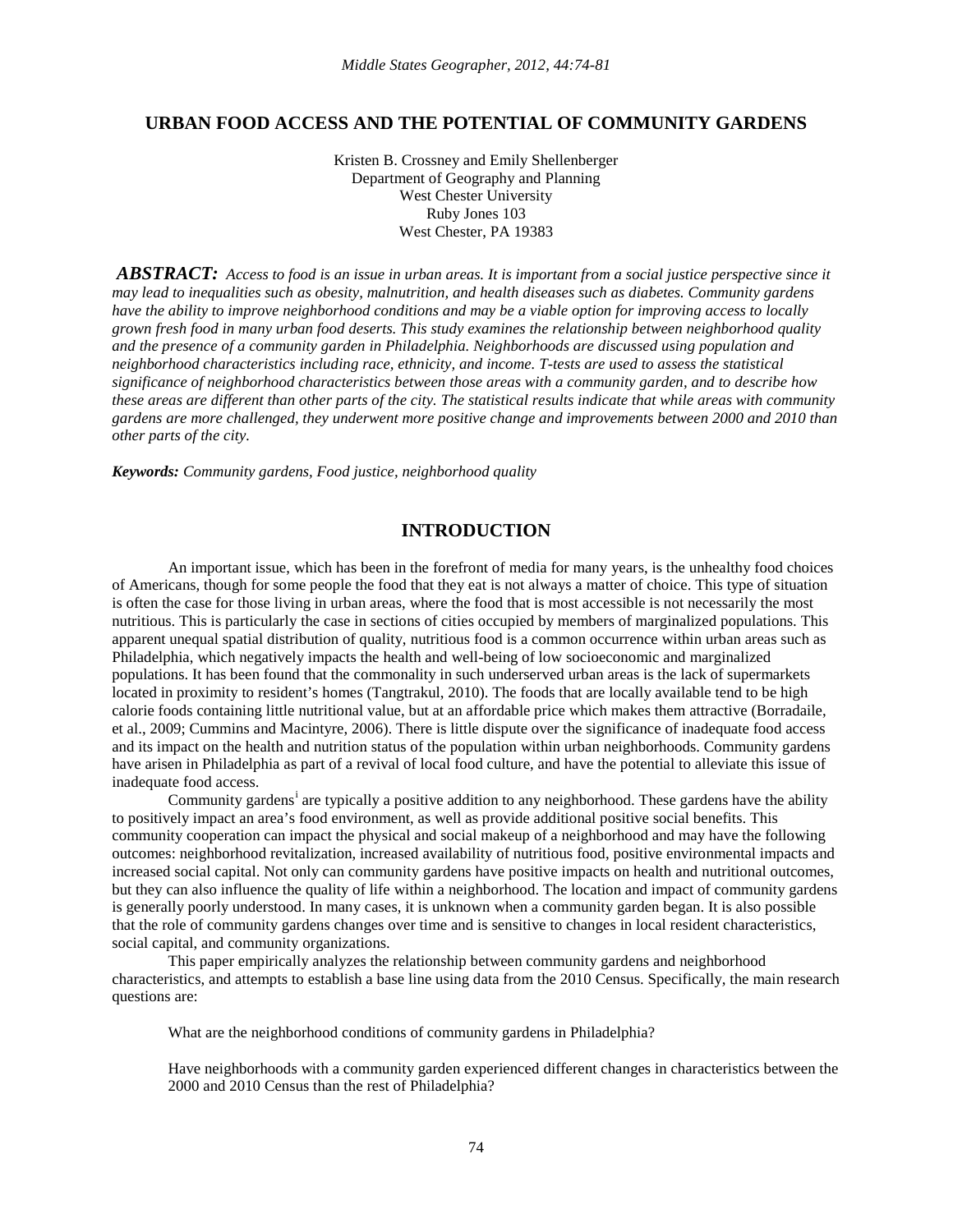Philadelphia has a long history of community gardens (Parks and People, 2000), and it is expected that many of the community gardens in this analysis are not newly established. Therefore, it is expected that the presence of community gardens in urban neighborhoods in Philadelphia has helped to stabilize neighborhood conditions and will be associated with higher educational attainment, increased income levels, increased housing values and a higher level of owner occupied housing. However, it is possible that these community gardens were founded as part of an effort to provide fairer food access to challenged communities, and may be found in areas with lower socioeconomic characteristics. This research cannot definitely – and causally - link these neighborhood characteristics to the existence of gardens, but can nonetheless describe and evaluate the relationship.

## **BACKGROUND SIGNIFICANCE**

Community gardens have persisted through the past 120 years in the United States (Henderson and Hartsfield, 2009). The cycle of community gardens emerging and disappearing throughout different periods of U.S. history has coincided with periods of economic strife and war. During the initial phases, gardens were encouraged by federal and local governments, while more recently community gardens have been established due to social activism (Henderson and Hartsfield, 2009). Government partnerships and support are based in the realization that community gardens serve to alleviate, not only health and nutrition dilemmas, but also various community-wide issues related to social and physical problems (Henderson and Hartsfield, 2009).

The presence of community gardens has been observed to improve the social climate of inner-city neighborhoods. Gardens may be found throughout the urban landscape in central parts of the city, as well as outlying sections. Even though garden locations are present in a mix of environments, each type of neighborhood can reap rewards from varying aspects of a garden. One such reward is that neighborhoods located near community gardens tend to have lower levels of crime (Armstrong, 2000; Brown and Jameton, 2000). Additionally, Armstrong identifies community gardens as areas that bring community members together to promote the beautification of the local community (2000). The possible social rewards of community gardens include stronger communities due to greater cooperation toward a common goal, reduced racial tensions, increased social capital, and an overall renewed sense of community (Schmelzkopf, 1995).

The types of people that are attracted to a neighborhood usually depend on the overall health of the housing market within a neighborhood. There is often less stability in neighborhoods with large rental markets (Galster, 2001). Areas with a community garden appear to transition less when compared to the overall surrounding urban area. These neighborhoods often have an increased portion of higher income residents, although these areas have maintained a mix of income levels over time (Tranel and Handlin, 2006). Overall the community gardens promote change within neighborhoods, especially when community members are involved in the implementation of the project. Through the implementation of smaller programs and localized efforts, indicators of change can be seen and connected to the presence of community gardening projects.

When gardens are introduced into dilapidated communities, they tend to become catalysts for change. Once neighborhoods are restored and become more favorable places to inhabit, the open spaces and community gardens are seen as disposable entities and these areas become in danger of development (Brown and Jameton, 2000). Voicu and Been's study is one of the few that quantitatively evaluates the economic impact of community gardens on local housing values (2008). Specifically their study points out that different types of neighborhoods and community needs/wants (i.e. low-income vs. high-income, large garden creating more noise vs. less noise in a smaller garden, etc.) can change the degree of impact on property values (Voicu and Been, 2008). Homes within 1,000 feet of active garden sites tend to have higher sale prices, and disadvantaged neighborhoods would benefit the most from the establishment of a community garden (Voicu and Been, 2008).

Community gardens may lead to many positive social effects, including increases in social connections, mutual trust, assistance of others, collective decision-making, social ordering, civic engagement, community building and organized social activity (Teig et al., 2009). The enhancement of these qualities can all be tied to community efforts towards the common goal of establishing and maintaining a community garden site. After interviewing participants in community gardening projects throughout the Denver, CO urban area, it was found that many were involved in the garden projects primarily for the social benefits and enjoyed feeling like they belong to a group (Teig, et al. 2009). It was also found that trust was common among garden members, however there seemed to be a certain level of mistrust developed towards members of the surrounding community who did not participate in the garden. This mistrust was attributed to those who experienced theft and vandalism (Teig et al., 2009). Even though some negative attributes were observed, overall the presence of a community garden created a positive social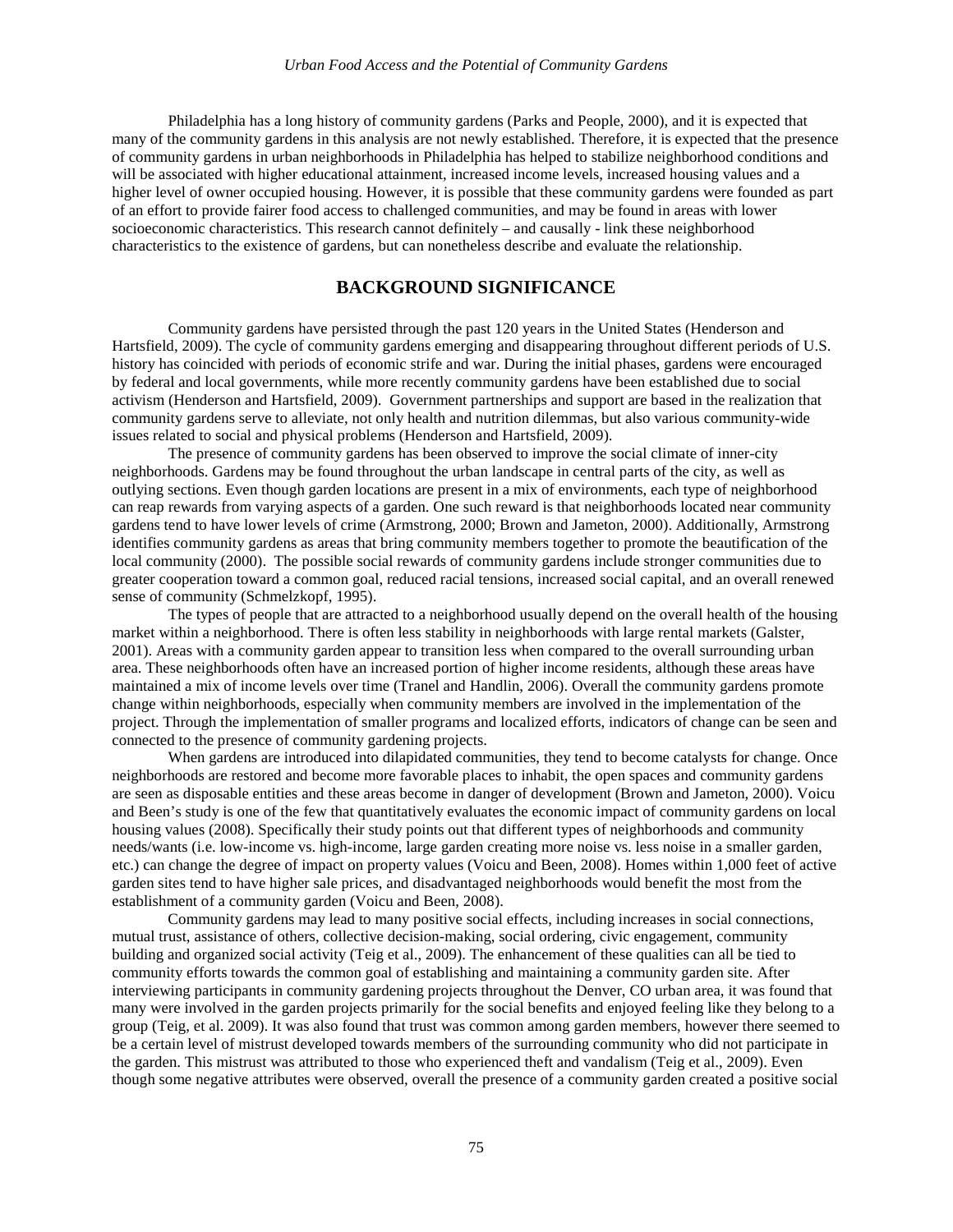influence within neighborhoods, as well as being a catalyst for other positive place-based social dynamics (Teig et al., 2009).

Shinew, Glover and Parry view community gardens as shared public spaces that can help to breakdown racial barriers that are often seen within urban environments (2004). Once racial tensions are eased within neighborhoods, a more inclusive and cohesive atmosphere can be established, breaking down long standing barriers stemming from racial segregation. Community garden locations may act as an alternative land use in neighborhoods that are plagued by vacant buildings and parcels of land (Schmelzkopf, 1995). As a result of this alternative land use, there is a decrease in the amount of drugs, refuse and homeless persons inhabiting the area (Schmelzkopf, 1995). Overall the results from neighborhood beautification through community garden projects have been positive contributions to the surrounding neighborhoods. An important factor in stabilizing these types of projects is gaining partnership with local governmental departments.

Equal access to nutritious healthy foods within one's neighborhood should be a basic right for all human beings; without this access, it is difficult to maintain a proper level of health. Urban areas face many obstacles to obtaining healthy nutritious foods and are often labeled as food deserts, which are described as areas with a combination of negative qualities including a lack of local supermarkets, unaffordable prices for healthy foods, socioeconomic deprivation and dependence on corner stores to purchase food (Black and Macinko, 2008). The mixture of these attributes within an area creates a difficult environment to make healthful choices. A myriad of other issues contribute to the accessibility of nutritious foods such as the lack of transportation, poor health education, poor examples for children and constraints on time and knowledge of preparing healthy meals (Story, 2008).

The increased incidence of obesity within populations marked by lower education levels and low socioeconomic status can be traced to an inadequate availability of nutritious foods. According to Cummins and Macintyre this phenomenon is due to the fact that foods which are locally available to such populations tend to be high calorie foods containing little nutritional value, but at an affordable price which makes them attractive (2006). Increasing obesity rates are also discussed by Freedman and Bell as being influenced by local food environments (2009). Food environments for white, upper and middle class populations consist of larger chain grocery stores which provide various options for nutritious foods; whereas low income and minority populations do not have access to such large affordable supermarkets (Freedman and Bell, 2009).

Within food desert communities, typically the distance traveled between a person's home and a market which offers affordable nutritious foods is beyond a level of convenience. In comparison, supermarkets are usually a ten to fifteen minute drive in a typical suburban area. This commute is no problem for suburban residents, as the majority owns their own vehicle. The big issue in urban areas is that many residents do not own a vehicle, and instead rely on public transportation networks, which can be unreliable at times (Carter and Mann, 2010). The local growth and production of food is usually the best option for fresh and convenient foods.

# **METHODS**

This paper examines the neighborhood characteristics surrounding community gardens in Philadelphia. Due to the size of urban community gardens and the level of impact that these gardens affect, tract level census data was selected as the appropriate scale. Community garden locations were compiled from two organizations, Pennsylvania Horticultural Society and the local Neighborhood Garden Association (2010). The list contained 64 established community gardens throughout Philadelphia. The gardens were geocoded, and then intersected with Census tracts using ArcGIS software. It was found that a total of 48 tracts contain garden sites Multiple garden sites within a tract were not considered. Many of the gardens are located in the neighborhoods immediately surrounding City Hall and the Center City neighborhood (Figure 1).

Demographic and housing variables from the 2000 and 2010 Census were chosen to quantify neighborhood characteristics. The Longitudinal Tract Database allows for analyses to compare data from different Censuses using a common set of boundaries (Logan et al., Forthcoming). Selected variables include: racial and ethnic characteristics; educational attainment; median income; median housing value; median gross rent, housing vacancy status, owner occupancy rate, and percentage of households in poverty. Descriptive statistics were calculated for tracts groups containing a community garden and the entire city. T-tests are used to assess the statistical significance of substantial differences in these neighborhood characteristics between the different locations for 2010 values, as well as the percent change in characteristics between 2000 and 2010.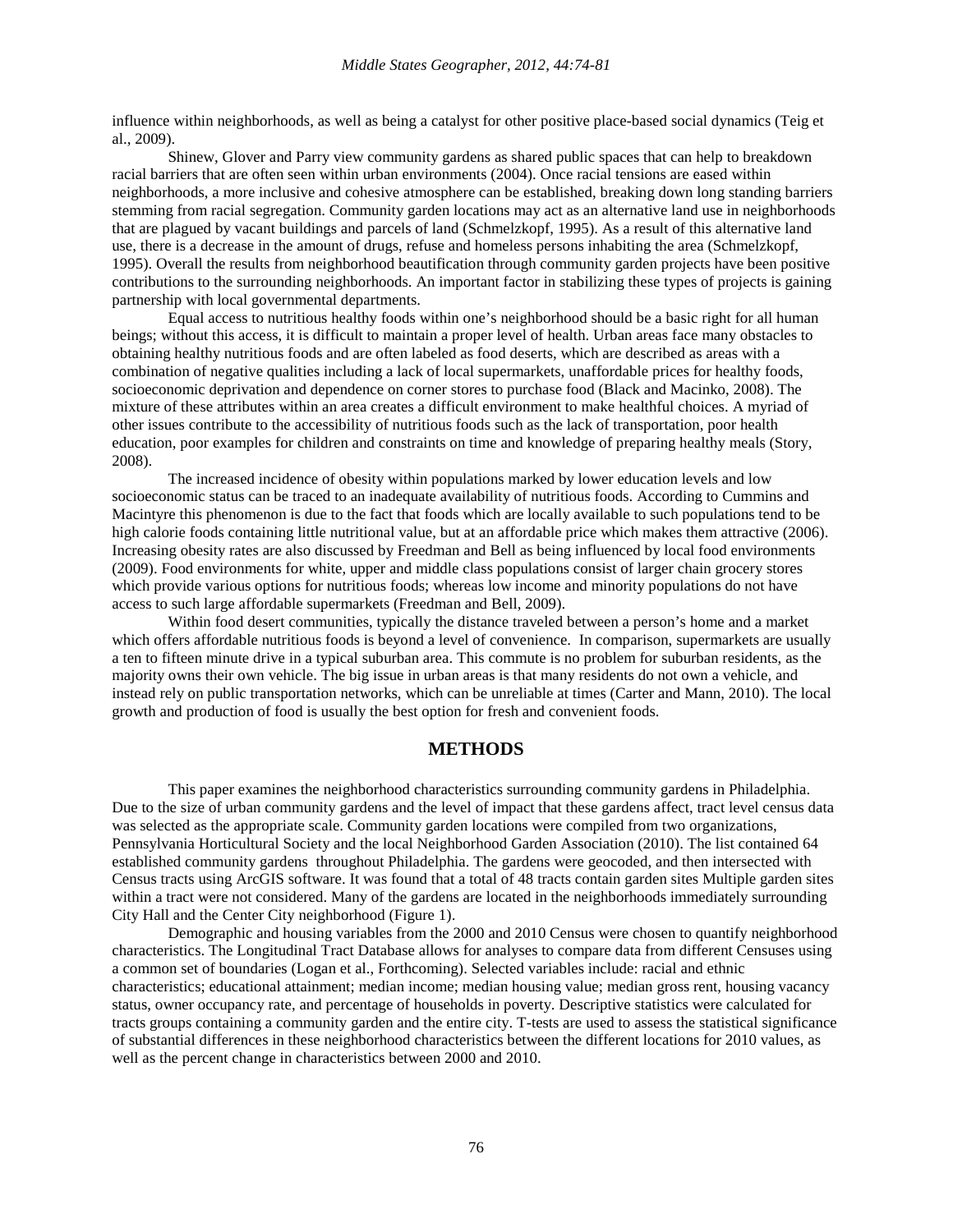

Figure 1.Location of Community gardens. Philadelphia, Pennsylvania

# **RESULTS AND DISCUSSION**

There are 48 tracts with a community garden location within their boundaries. The racial and ethnic characteristics of these tracts is very similar to the overall city characteristics (Table 1). The educational attainment. as measured by the portion of the population with a high school diploma or less, and those with a college degree, are also very similar to the rest of the City. There are fewer owner occupants and more vacant housing units in tracts with a community garden. There are also more residents living in poverty. The median income of residents and median gross rent are slightly less, while the median housing value is greater than Philadelphia

T-tests were used to assess if these differences were statistically significant. The t-tests reveal significant differences in the characteristics between garden areas and the rest of the city (Table 2**)**. Median housing values are not statistically significantly different, but the difference in median gross rent is statistically significant. Owner occupancy rates are more than 10 percentage points lower, and vacancy rates that are more than 25% higher, in tracts with gardens than the rest of the city. There is statistically significantly more people living in poverty in tracts with a garden.

Areas with a community garden transitioned differently than other parts of the city between 2000 and 2010 (Table 3). Across the city, the portion on the population with only a high school diploma or less decreased, but it decreased more dramatically in tracts with a community garden. The percent of college graduates increased almost twice as much in these tracts than in the city overall. Vacant housing units and poverty increased across the city, but actually decreased in these tracts. Housing values increased more dramatically.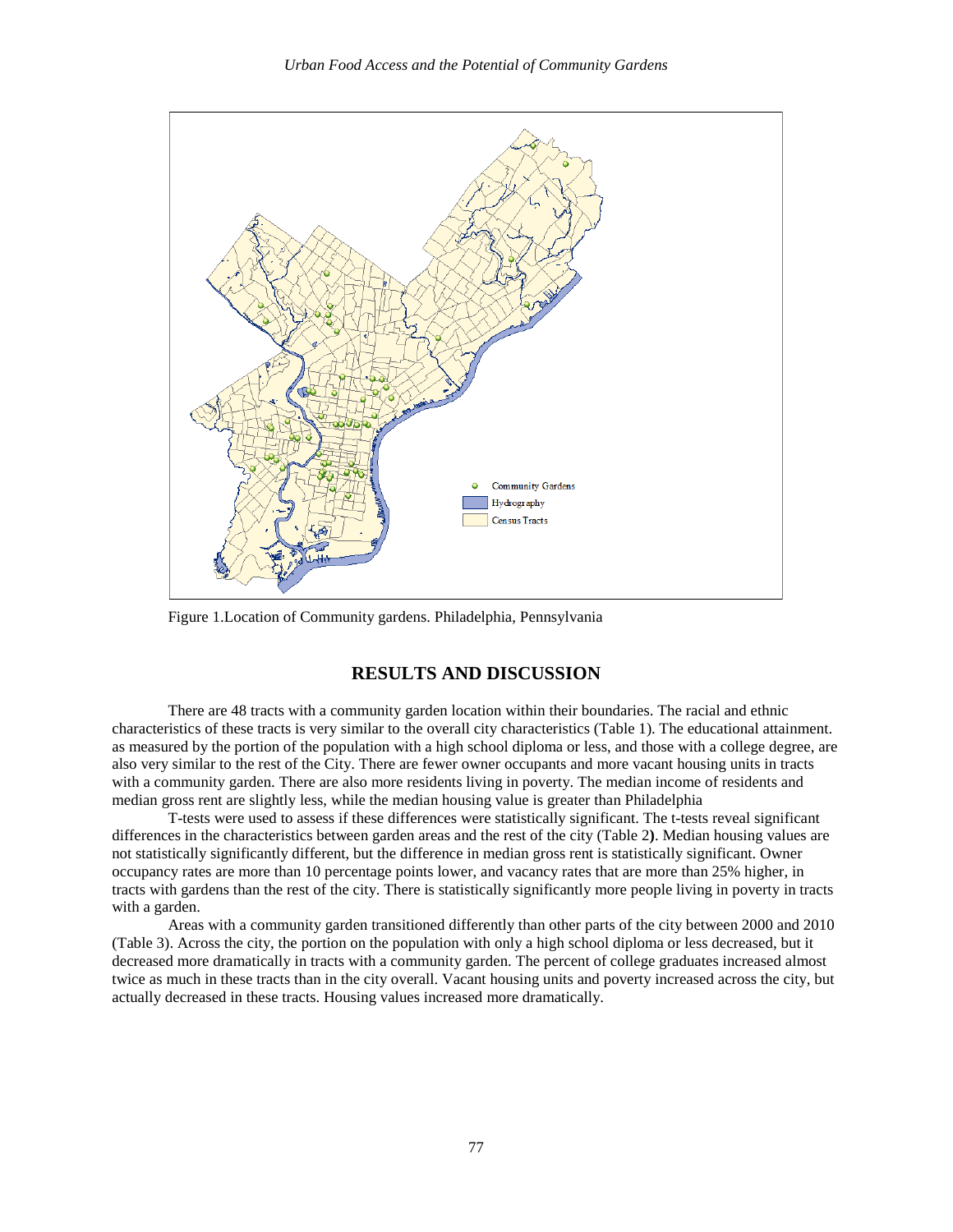|                             | Garden in Tract $(n=48)$ |                | Philadelphia $(n=383)$ |                |
|-----------------------------|--------------------------|----------------|------------------------|----------------|
| Variables                   | Mean                     | <b>Std Dev</b> | Mean                   | <b>Std Dev</b> |
| White                       | 36.5%                    | 0.32           | 37.8%                  | 0.33           |
| African American or Black   | 46.5%                    | 0.36           | 44.3%                  | 0.36           |
| Hispanic                    | 10.5%                    | 0.17           | 10.8%                  | 0.16           |
| HS diploma or less          | 53.1%                    | 0.23           | 54.8%                  | 0.20           |
| College Graduate            | 28.1%                    | 0.24           | 24.2%                  | 0.21           |
| <b>Owner Occupancy Rate</b> | 37.5%                    | 0.14           | 47.4%                  | 0.19           |
| <b>Vacant Housing Units</b> | 14.5%                    | 0.12           | 10.7%                  | 0.07           |
| In Poverty                  | 31.3%                    | 0.19           | 25.5%                  | 0.16           |
| Median Income               | \$34,255                 | 20,633         | \$37,684               | 19,210         |
| Median Housing Value        | \$179,698                | 133,790        | \$159,206              | 117,016        |
| <b>Median Gross Rent</b>    | \$575                    | 399            | \$656                  | 349            |
| Median Income               | \$34,255                 | 20,633         | \$37,684               | 19,210         |

Table 1. Descriptive Statistics of Independent Variables, Philadelphia, PA

*Source: Census 2010*

#### **LIMITATIONS AND FUTURE RESEARCH**

The community gardens included in this study consist of well-established gardens associated with larger organizations. By limiting the study to these larger, well established gardens, smaller grassroot gardens were not represented. This limitation potentially biased the results of the study by not having a complete sample area. A larger sample size would help to identify a wider range of neighborhood types. Also, gardens not associated with large organizations could potentially have a different level or type of impact on their surrounding neighborhood. The date that each garden was established should be taken into account as well in future research, in order to get a better idea of the actual impact of each garden and to identify and articulate change over time.

Another limiting factor was the perceived versus actual effects that a community garden had on its surrounding neighborhood. All of the changes seen within an area cannot be attributed solely to the existence of a community garden. Further study should include change over time comparison of all variables to gain a better understanding the community garden's impact on urban neighborhoods.

Case studies should be performed on specific garden locations of various sizes and length of establishment to determine what factors lead to positive neighborhood impacts. Through focusing on specific locations data can be collected on health indicators, participant's level of engagement, socioeconomic indicators and educational opportunities accessible at each garden location. The information from more detailed case studies can help to establish the most influential characteristics in each garden. These characteristics can then be used as future guidelines for establishing new community gardens that will positively impact urban neighborhoods.

#### **CONCLUDING THOUGHTS**

Equal access to nutritious healthy foods within one's neighborhood should be a basic right for all human beings; without this access, it is difficult to maintain a proper level of health. In conjunction with equal access, better health and nutrition education is needed in schools and in high risk communities to help inform people about making better choices. The various projects currently underway in Philadelphia are a good example of how to get community members involved in educating themselves about good food choices. Not only do the farmers' markets and urban farms provide fresh nutritious sources of food, but they also create a more sustainable community. Overall the movement towards food equality is in its early stages and it may take decades to evaluate the full success of these efforts and their ability to transform both people and places.

This study sought to answer the main research question: is the existence of a community garden positively correlated with neighborhood conditions? Census variables from 2000 and 2010 were evaluated for tracts with community gardens. The findings from this study demonstrate that there are positive neighborhood characteristics in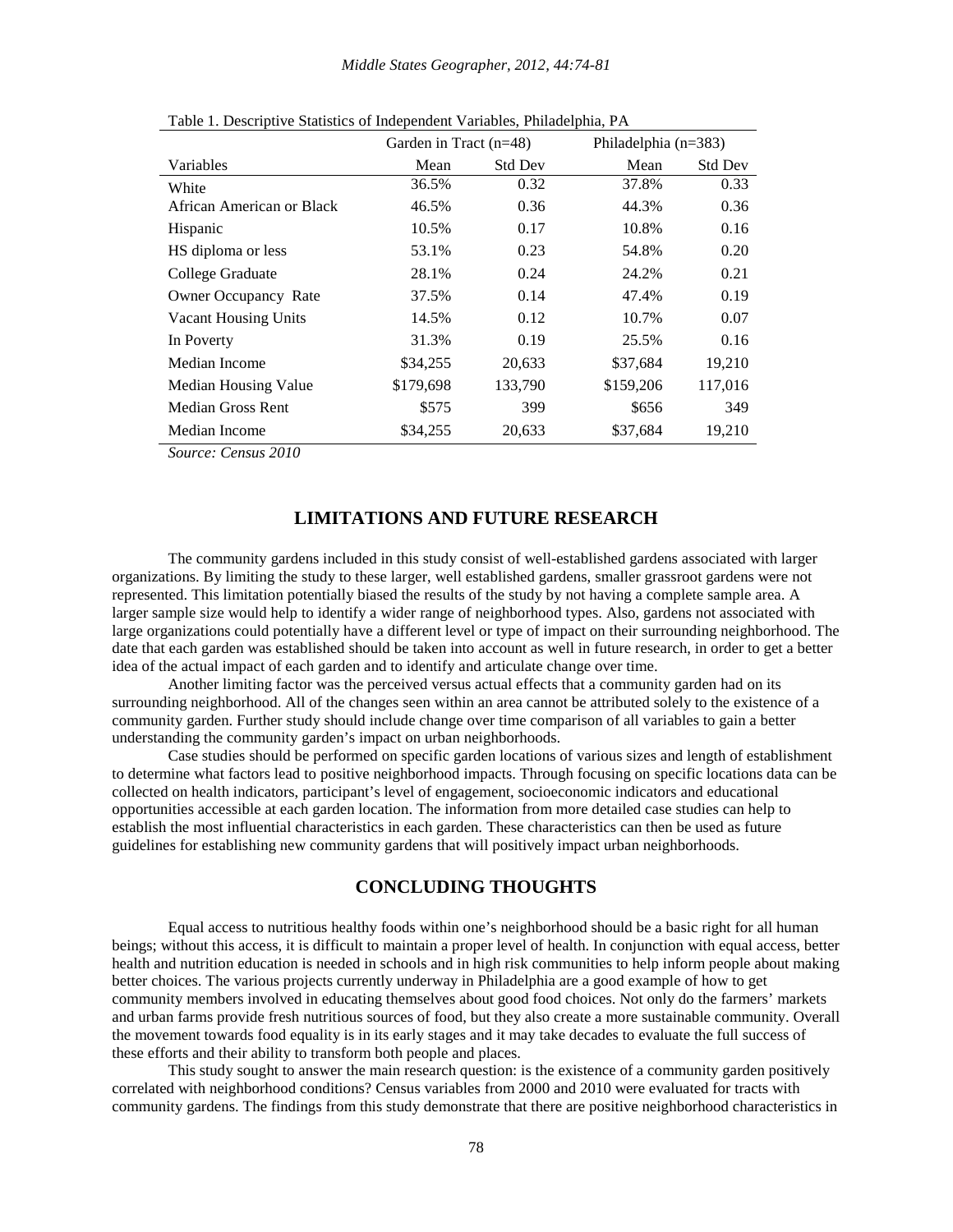neighborhoods surrounding community garden locations. Possibly more significant, these tracts seemed to have improved more than the city as a whole. Although these characteristics cannot be fully attributed to a community garden's presence, the evidence provided in this study, along with previous qualitative research further establishes that community gardens have positive effects on surrounding communities. The different t-test results for housing occupancy (vacant and owner occupied), educational attainment, and housing values may lend support that the gardens have been effective at improving and stabilizing the immediate surrounding community. If so, these gardens can and should be leveraged to effect additional positive change

Moving forward, including community gardens in various governmental policy aspects would be beneficial for urban neighborhoods as a whole. Philadelphia is currently in the process of revising the land use code and zoning ordinances for the city. This revision would be an ideal time to put the numerous vacant properties, which cause many negative impacts on surrounding neighborhoods throughout the city, to a good use. By donating or selling vacant properties at a discounted/reasonable price to neighborhood groups interested in building community gardens, improvements can be made throughout the city. Not only can community gardens help to alleviate vacant land issues throughout the city, these gardens can be used as educational opportunities as well. Governmental funding for programs that teach gardening techniques, nutritional benefits of fresh fruits and vegetables and cooking skills would have a positive health impact on neighborhood participants. Where larger gardens are located, farm stands could be setup to help fund garden maintenance and teach business skills to participants. Overall, access to fresh nutritious foods for the communities that are most in need is a social justice issue that needs to be addressed. Community gardens can help to mitigate the overwhelming lack of nutritious, affordable and accessible foods for these populations.

| Variable                    |           | Mean      | Std.    | Sig. |
|-----------------------------|-----------|-----------|---------|------|
| White                       | No Garden | 37.9%     | 0.33    | 0.79 |
|                             | Garden    | 36.5%     | 0.32    |      |
| African American or Black   | No Garden | 44.0%     | 0.36    | 0.66 |
|                             | Garden    | 46.5%     | 0.36    |      |
| Hispanic                    | No Garden | 10.9%     | 0.16    | 0.89 |
|                             | Garden    | 10.5%     | 0.17    |      |
| HS diploma or less          | No Garden | 55.1%     | 0.20    | 0.52 |
|                             | Garden    | 53.1%     | 0.23    |      |
| College Graduate            | No Garden | 23.5%     | 0.21    | 0.22 |
|                             | Garden    | 28.1%     | 0.24    |      |
| <b>Owner Occupancy</b>      | No Garden | 48.8%     | 0.19    | 0.02 |
|                             | Garden    | 37.5%     | 0.14    |      |
| <b>Vacant Housing Units</b> | No Garden | 10.1%     | 0.06    | 0.00 |
|                             | Garden    | 14.5%     | 0.12    |      |
| In Poverty                  | No Garden | 24.7%     | 0.16    | 0.00 |
|                             | Garden    | 31.3%     | 0.19    |      |
| Median Household Income     | No Garden | \$38,102  | 18,961  | 0.19 |
|                             | Garden    | \$34,255  | 20,633  |      |
| Median Housing Value        | No Garden | \$155,613 | 113,873 | 0.24 |
|                             | Garden    | \$179,698 | 133,790 |      |
| Median Rent                 | No Garden | \$667     | 340     | 0.09 |
|                             | Garden    | \$575     | 399     |      |

Table 2. Summary of T-Test Results. Tract Characteristics, 2010. Philadelphia, PA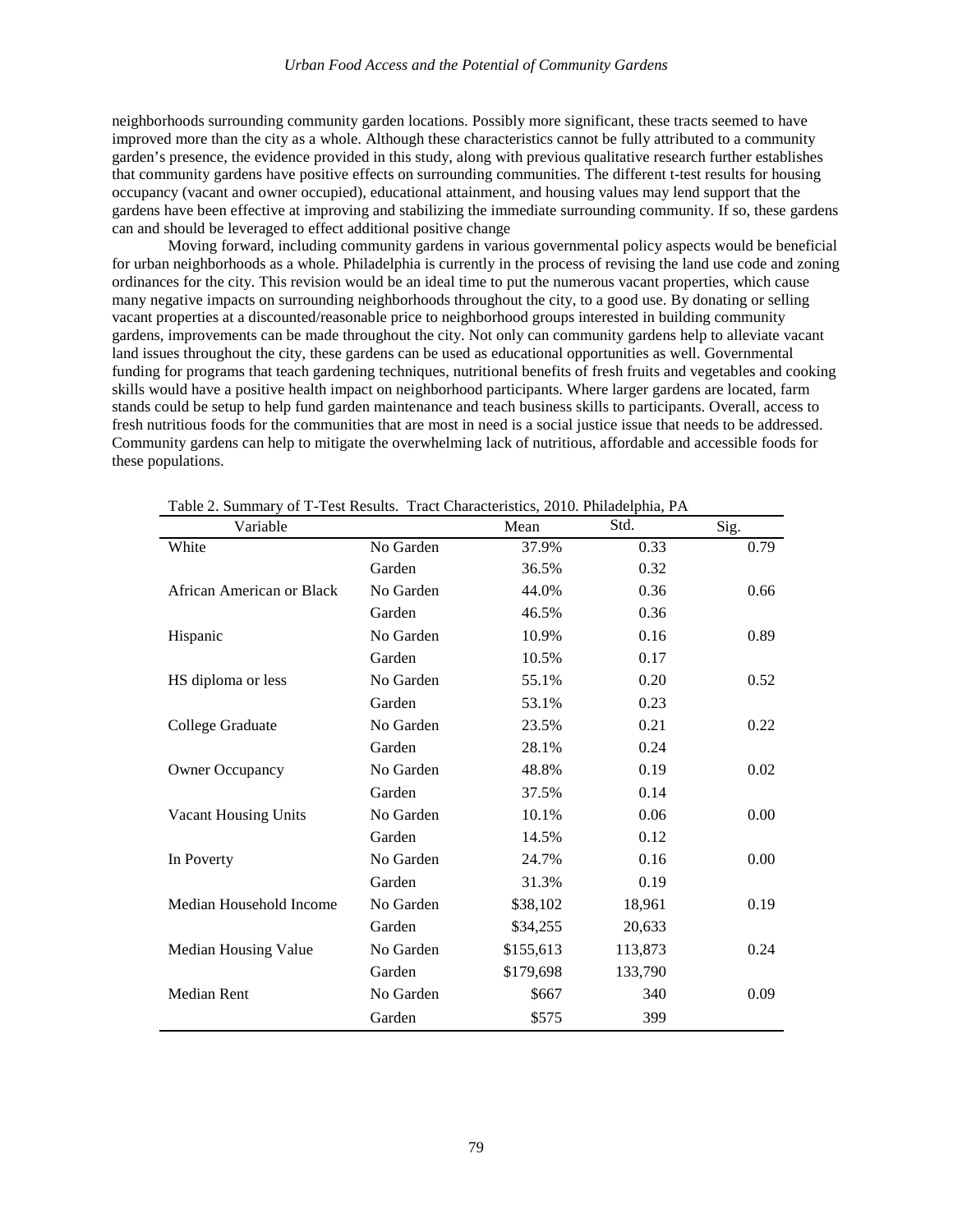| Variable                    |           | Mean     | Std.   | Sig. |
|-----------------------------|-----------|----------|--------|------|
| White                       | No Garden | 49.5%    | 5.38   | 0.75 |
|                             | Garden    | 75.0%    | 1.42   |      |
| African American or Black   | No Garden | 90.0%    | 7.30   | 0.34 |
|                             | Garden    | $-10.6%$ | 0.38   |      |
| Hispanic                    | No Garden | 735.1%   | 116.90 | 0.70 |
|                             | Garden    | 82.3%    | 1.24   |      |
| HS diploma or less          | No Garden | $-9.6%$  | 0.18   | 0.00 |
|                             | Garden    | $-18.6%$ | 0.19   |      |
| College Graduate            | No Garden | 43.5%    | 0.98   | 0.07 |
|                             | Garden    | 94.5%    | 1.85   |      |
| <b>Owner Occupancy</b>      | No Garden | $-5.9\%$ | 0.30   | 0.50 |
|                             | Garden    | $-2.8%$  | 0.26   |      |
| <b>Vacant Housing Units</b> | No Garden | 16.1%    | 0.73   | 0.09 |
|                             | Garden    | $-3.0\%$ | 0.52   |      |
| In Poverty                  | No Garden | 21.5%    | 0.63   | 0.00 |
|                             | Garden    | $-3.6%$  | 0.29   |      |
| Median Household Income     | No Garden | 21.4%    | 0.50   | 0.64 |
|                             | Garden    | 25.0%    | 0.46   |      |
| Median Housing Value        | No Garden | 119.0%   | 0.91   | 0.00 |
|                             | Garden    | 184.3%   | 0.95   |      |
| Median Rent                 | No Garden | 37.7%    | 0.59   | 0.50 |
|                             | Garden    | 43.7%    | 0.28   |      |

Table 3. Summary of T-test Results. Change in Tract Characteristics 2000-2010. Philadelphia, PA

#### **REFERENCES**

Armstrong, D. 2000. A Survey of Community Gardens in Upstate New York: Implications for health promotion and Community Development. *Health & Place* 6: 319-327.

Black, J.L, and J. Macinko. 2008. Neighborhoods and Obesity. *Nutrition Review 66* (1), 2-20.

Borradaile, K.E., S. Sherman, S.S. Vander Veur, T. McCoy, B. Sandoval, J. Nachmani, A. Karpyn, and G.D. Foster. 2009. Snacking in Children: The Role of Urban Corner Stores. Pediatrics 124: 1293-1298.

Brown, K. H. and A. L. Jameton. 2000. Public Health Implications of Urban Agriculture. *Journal of Public Health Policy* 21 (1), 20-39.

Carter, A. A. and P.Mann. 2010. Farming from the City Center to the Urban Fringe—Urban Planning and Food Security. http://foodsecurity.org/FarmingCitytoFringe.pdf. Accessed April 24, 2010.

Cummins, S. and S. Macintyre. 2006. Food Environments and Obesity—Neighbourhood or Nation. *International Journal of Epidemiology* 35: 100-104.

Freedman, D.A. and B.A. Bell. 2009. Access to Healthful Foods Among an Urban Food Insecure Population: Perceptions versus Reality. *Journal of the New York Academy of Medicine* 86(6): 825-838.

Galster, G. 2001. On the Nature of Neighborhoods. *Urban Studies* 38(12) 2111-2124.